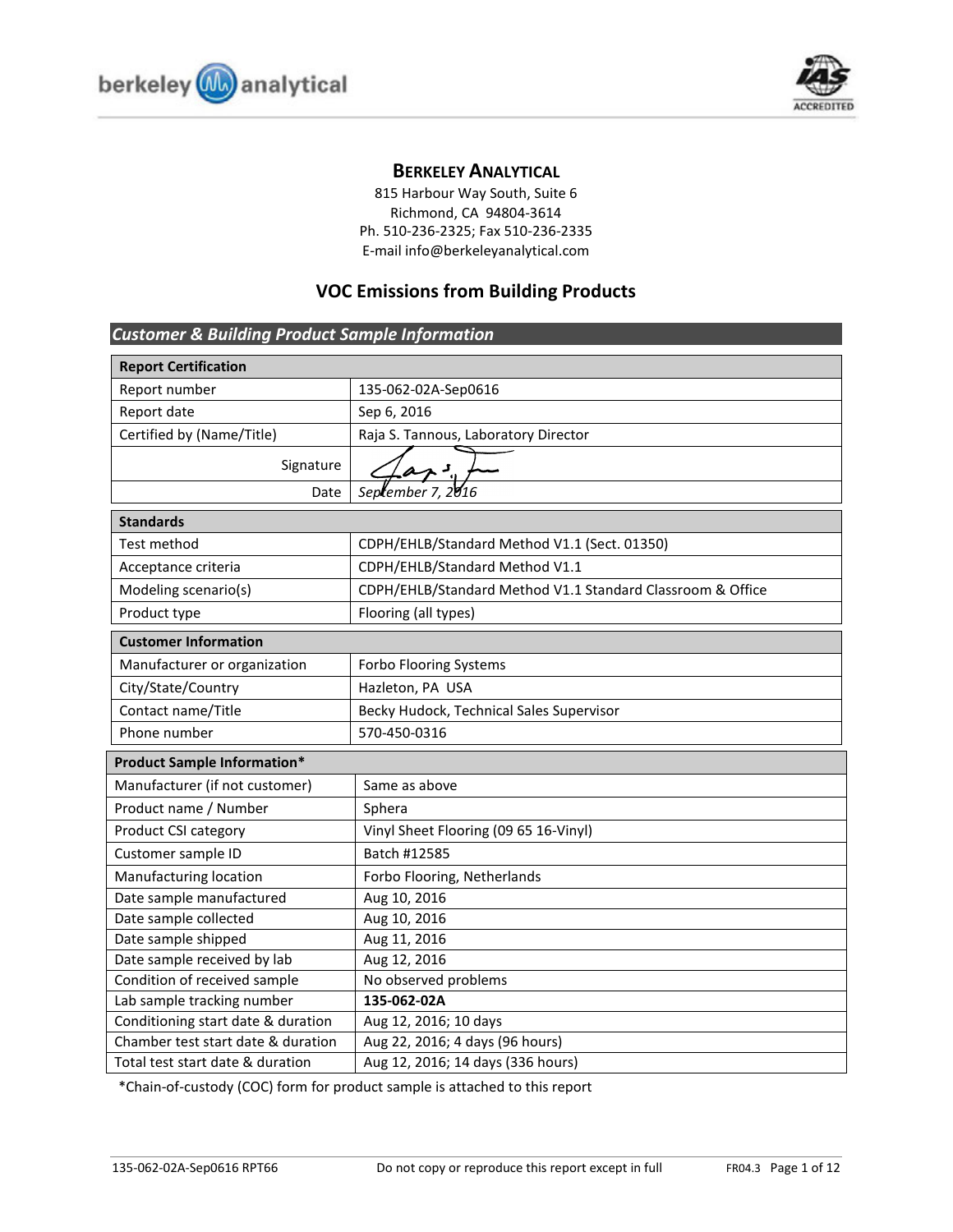

## *Conformity Assessment – CDPH VOC Concentration Criteria*

**VOC Emission Test Results** – The product sample was tested for emissions of VOCs following California Department of Public Health CDPH/EHLB/Standard Method Version 1.1, 2010. The chamber test results were modeled to one or more scenario(s) defined in Standard Method V1.1. The modeled indoor VOC concentrations then were compared to the acceptance criteria defined in Standard Method V1.1 to determine compliance of the product sample to the standard. The modeling scenario(s) are detailed in Table 3, and the predicted indoor VOC concentrations at 336 hours are given in Table 6 of this report. The allowable concentrations used as acceptance criteria are reproduced in Appendix B of this report. Table 1 summarizes the pass/fail results based on the predicted indoor air concentrations of individual VOCs of concern in the modeled scenario(s).

**TVOC Concentration Range –** USGBC's LEED v4 rating systems for buildings include a requirement for reporting of the predicted TVOC concentration in one of three range categories, i.e., ≤0.5 mg/m<sup>3</sup>, >0.5 to 4.9mg/m<sup>3</sup>, and ≥5.0 mg/m<sup>3</sup>. Table 1 includes the TVOC concentration range in the modeled scenario(s).

## **Table 1**. Pass/Fail results based on the test method and identified modeling scenarios. Only detected individual VOCs with defined acceptance criteria are listed. The TVOC concentration range also is shown

| <b>Chemical</b>                                     | <b>CAS No</b>            | <b>Allowable</b><br>Concentration | <b>Predicted Concentration</b><br>(Pass/Fail)     |               |
|-----------------------------------------------------|--------------------------|-----------------------------------|---------------------------------------------------|---------------|
|                                                     |                          | $(\mu g/m^3)$                     | <b>Classroom</b>                                  | <b>Office</b> |
| No formaldehyde or other CREL VOCs<br>were detected | --                       | --                                | Pass                                              | Pass          |
| <b>TVOC</b> <sup>a</sup>                            | $\overline{\phantom{a}}$ | $- -$                             | ≤ 0.5 mg/m <sup>3</sup>   ≤ 0.5 mg/m <sup>3</sup> |               |

<sup>a</sup> Reporting of TVOC range is for information only; TVOC is not a Pass/Fail criterion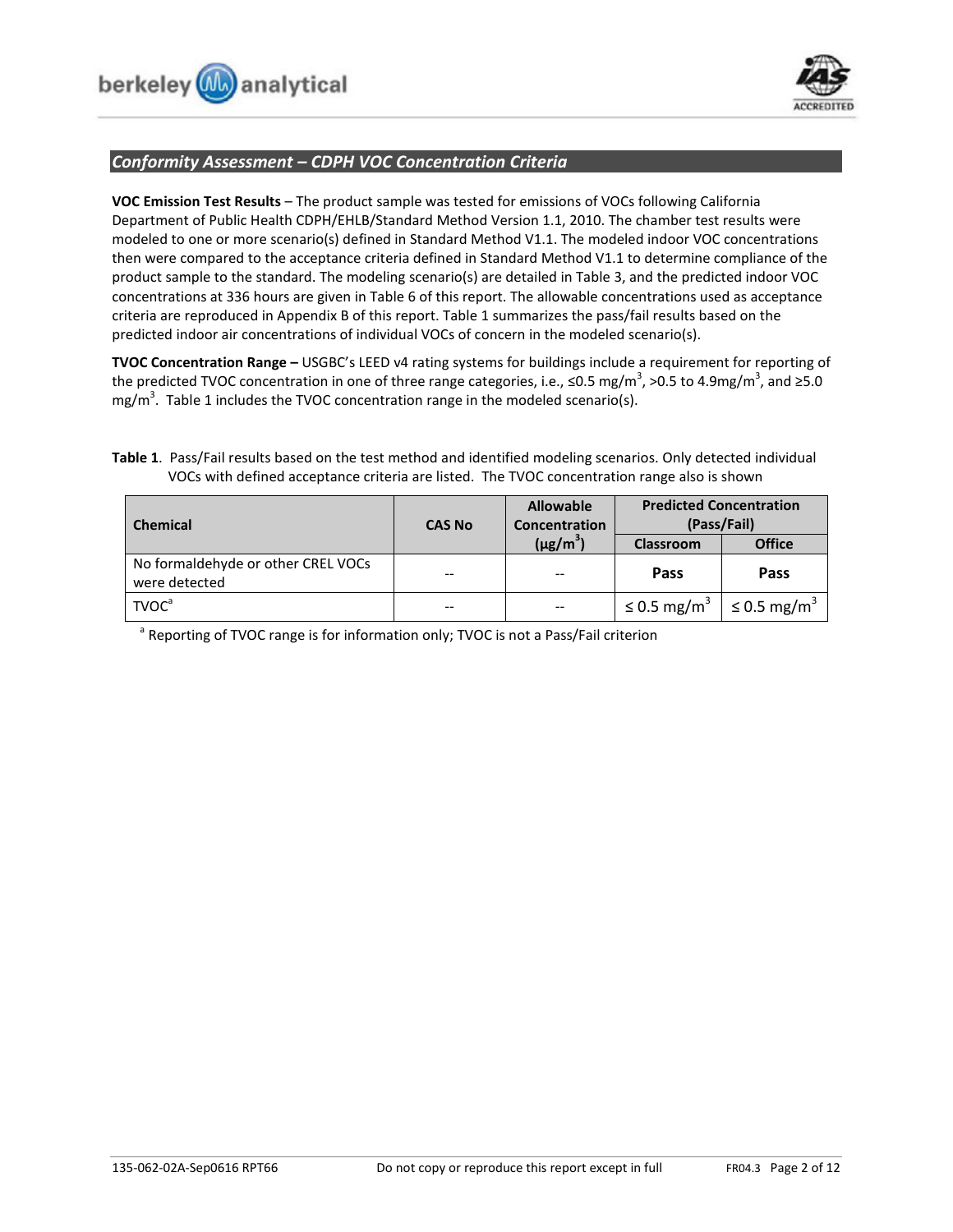



## *Test Method for Building Product Samples*

**Test Specimen Preparation** – Cut a 19.0cm\*19.0cm specimen from the received resilient flooring sample placed on a stainless steel plate and sealed all edges with foil tape. The exposed testing area is based on top surface of 17.8cm\*17.8cm. Photographs of the tested specimen are shown later in this report. The test results presented herein are specific to this item.

**Test Protocol Summary**[\\*](#page-2-0) – This VOC emission test was performed following California Department of Public Health CDPH/EHLB/Standard Method Version 1.1, 2010. This standard updates the earlier standard CA/DHS/EHLB/R-174, 2004. Note: these standards derive from California architectural Specification 01350 and frequently are referred to as "Section 01350." The chamber test prescribed in the standard follows the guidance of ASTM Standard Guide D 5116. Chemical sampling and analyses were performed following U.S. EPA Compendium Method TO-17 and ASTM Standard Method D 5197. The product specimen was prepared from the supplied product sample and was placed directly into the conditioning environment and maintained at controlled conditions of air flow rate, temperature and relative humidity for ten days. At the end of this period, the specimen was transferred directly to a small-scale chamber. The chamber conditions for the 96-h test period are summarized in Table 2. Air samples were collected from the chamber at 24 h, 48 h and 96 h elapsed time. Samples for the analysis of individual VOCs and TVOC were collected on multisorbent tubes containing Tenax-TA backed by a carbonaceous sorbent. Samples for the analysis of low molecular weight aldehydes were collected on treated DNPH cartridges. VOC samples were analyzed by thermal desorption GC/MS. TVOC was calculated using toluene as the calibration reference. Individual VOCs (iVOCs) were quantified using multi-point (4 or more points) with calibration curves prepared with pure standards, unless otherwise noted. iVOCs without pure standards were quantified based on their total-ion-current responses using toluene as the calibration reference. Formaldehyde and acetaldehyde were analyzed by HPLC and quantified using multi-point (4 or more points) calibration curves. The analytical instruments and their operating parameters are described in Appendix A.

**Availability of Data** – All data, including but not limited to raw instrument files, calibration files, and quality control checks used to generate the test results will be made available to the customer upon request.

| <b>Parameter</b>                 | Symbol  | <b>Units</b>   | Value                  |
|----------------------------------|---------|----------------|------------------------|
| Tested specimen exposed area     | $A_{S}$ | m <sup>2</sup> | 0.032                  |
| Chamber volume                   | $V_c$   | m <sup>3</sup> | 0.067                  |
| Loading ratio                    |         | $m^2/m^3$      | 0.473                  |
| Avg. Inlet gas flow rate & Range | Qr      | $m^3/h$        | $0.067(0.064 - 0.070)$ |
| Avg Temperature & Range          |         | $^{\circ}$ C   | 23.4 (22-24)           |
| Avg Relative humidity & Range    |         | %              | 51 (45-55)             |
| Duration                         |         | h              | 96                     |

**Table 2**. Chamber conditions for test period

-

<span id="page-2-0"></span><sup>\*</sup>All standards identified in this section are included in Berkeley Analytical's scope of ISO/IEC17025 accreditation, Testing Laboratory TL-383, International Accreditation Service, www.iasonline.org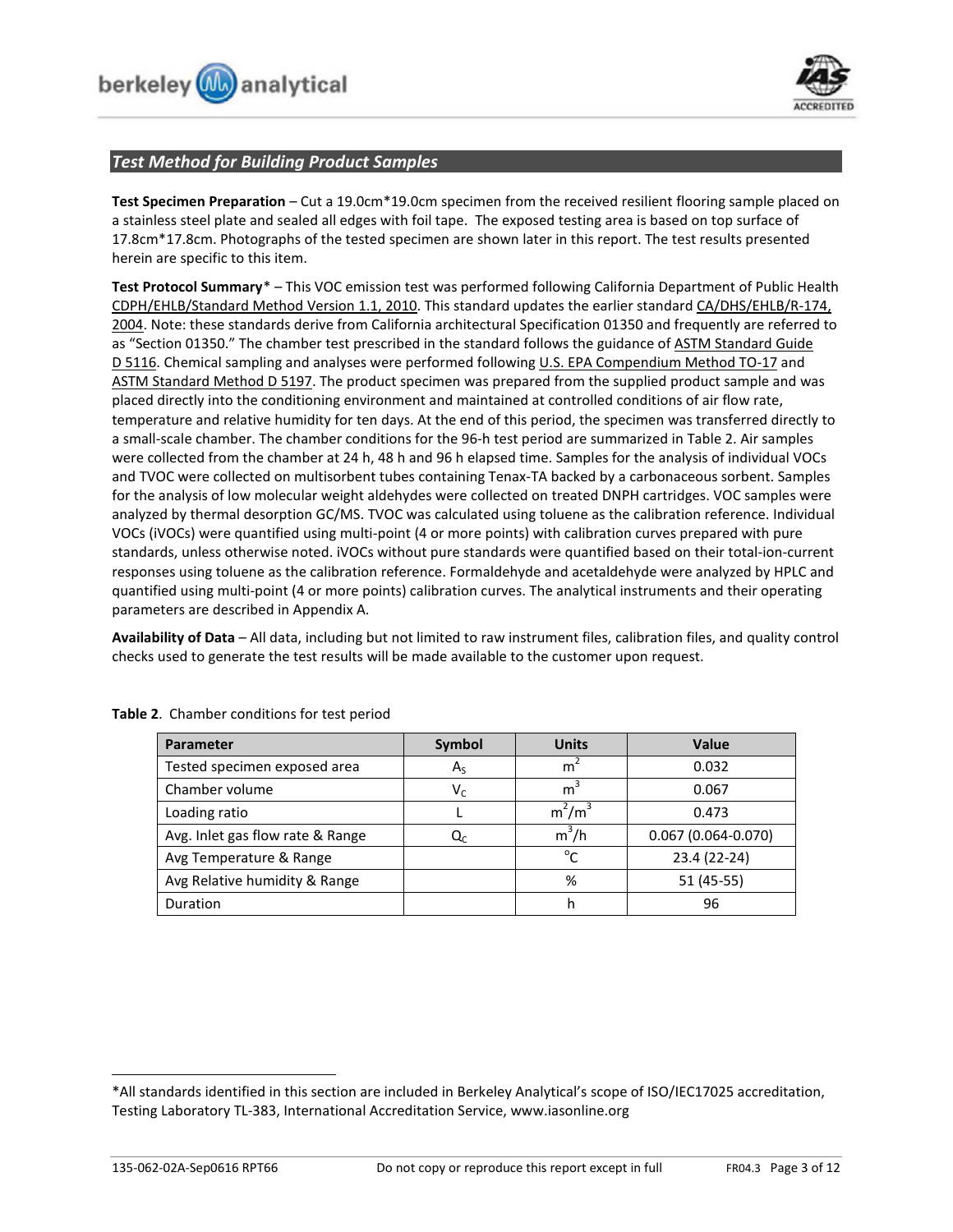



## *Modeling Parameters for Building Products*

**Modeling Parameters** – CDPH/EHLB/Standard Method Version 1.1 describes the modeling procedures and parameters for estimating the impact of VOC emissions from a building product on indoor air concentrations in a standard classroom and a standard office space. The dimensions and ventilation of the spaces and the exposed surface areas of major materials are prescribed. The modeling scenario(s) and parameters applicable to this test are listed in Table 3.

| Table 3. Parameters used for estimating VOC air concentrations at 336 hours for the modeling scenarios |  |
|--------------------------------------------------------------------------------------------------------|--|
|--------------------------------------------------------------------------------------------------------|--|

| Parameter                   | <b>Units</b><br>Symbol  |              | Value            |               |  |
|-----------------------------|-------------------------|--------------|------------------|---------------|--|
|                             |                         |              | <b>Classroom</b> | <b>Office</b> |  |
| Product exposed area        | $A_{P_B}$               | m            | 89.2             | 11.1          |  |
| <b>Building volume</b>      | $\mathsf{V}_\mathsf{R}$ | m            | 231              | 30.6          |  |
| Floor/Ceiling Area          | $A_{R}$                 | m            | 89.2             | 11.15         |  |
| Ceiling height              | $H_R$                   | m            | 2.59             | 2.74          |  |
| Outdoor air (OA) flow rate  | Q <sub>R</sub>          | $m^3/h$      | 191              | 20.7          |  |
| Area-specific air flow rate | $q_A$                   | $m^3/m^2$ -h | 2.14             | 1.86          |  |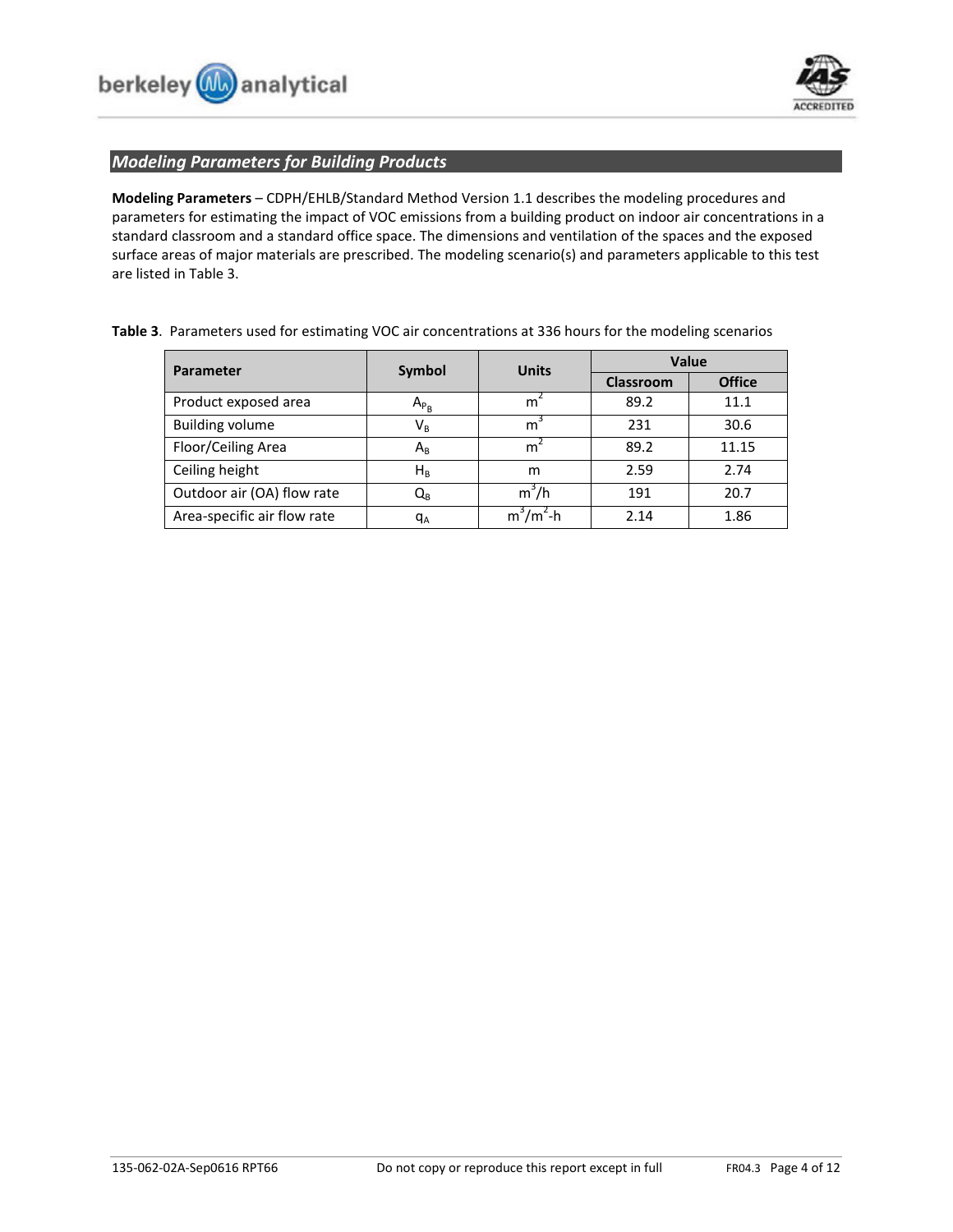



## *VOC Emission Test Results*

**Chamber Background Concentrations** – Background concentrations measured at time zero are reported in Table 4. The background concentrations of TVOC, formaldehyde, acetaldehyde, and reported iVOCs are listed.

| <b>Chemical/Chemical Group</b> | <b>CAS No</b> | <b>Chamber Conc</b><br>$(\mu$ g/m <sup>3</sup> ) |
|--------------------------------|---------------|--------------------------------------------------|
| Acetaldehyde                   | 75-07-0       |                                                  |
| Formaldehyde                   | $50-00-0$     |                                                  |
| <b>TVOC</b>                    | --            |                                                  |

**Table 4**. Chamber background VOC concentrations at time zero

**Emitted VOCs** – Individual VOCs (iVOCs) detected in the test and present above the lower limits of quantitation in chamber air are reported in Table 5. All iVOCs with CRELs and/or on other lists of toxicants of concern are listed first. Next, all frequently occurring iVOCs with pure standard calibrations are listed. Additionally, the 10 most abundant iVOCs quantified using toluene as the reference standard are listed; identifications of these compounds are considered tentative. Reporting of fewer than 10 iVOCs indicates that fewer than 10 chemicals met these criteria.

**Table 5**. Listed and abundant iVOCs detected above lower limits of quantitation in 96-h air sample

| <b>Chemical</b>                            | <b>CAS No</b> | Surrogate?* | <b>CREL</b><br>$(\mu g/m^3)$ | <b>CARB TAC</b><br>Category | Prop 65<br>List? |
|--------------------------------------------|---------------|-------------|------------------------------|-----------------------------|------------------|
| Dipropylene glycol methyl ether<br>isomers | 34590-94-8    |             |                              |                             |                  |
| 2-Ethyl-1-hexanol                          | 104-76-7      |             |                              |                             |                  |
| 2,2,4,6,6-Pentamethylheptane               | 13475-82-6    | Yes         |                              |                             |                  |

\*"Yes" response indicates iVOC quantified using toluene as the calibration reference; all other iVOCs quantified using pure standards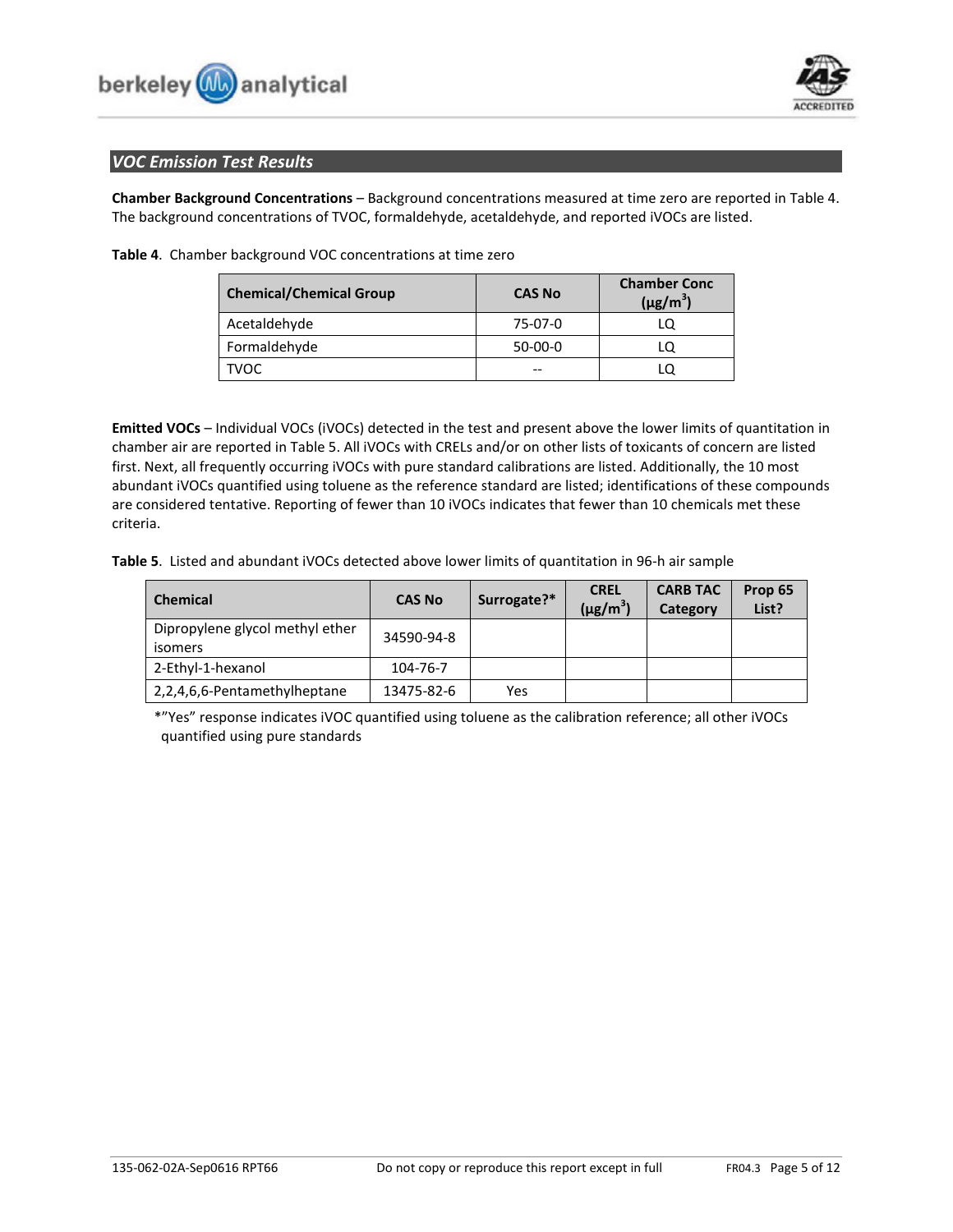

## *VOC Emission Test Results, Continued*

**VOC Emission Factors and Estimated Indoor Air Concentrations** – The 96-h chamber sample was analyzed for iVOCs including formaldehyde and acetaldehyde. The emission factors for iVOCs presented in Table 6 were calculated from the chamber parameters, the exposed area of the test specimen and the measured 96-h chamber concentrations corrected for any chamber background concentrations. The emission factors were used to predict the indoor air concentrations of iVOCs for the modeling scenario(s) applicable to this test as shown in Table 3. See Equations for calculation methods.

| <b>Chemical</b>                            | Chamber<br>Concentration | <b>Emission</b><br><b>Factor</b> | <b>Estimated Indoor Air Concentration</b><br>$(\mu$ g/m <sup>3</sup> ) |               |
|--------------------------------------------|--------------------------|----------------------------------|------------------------------------------------------------------------|---------------|
|                                            | $(\mu g/m^3)$            | $(\mu$ g/m <sup>2</sup> -h)      | Classroom                                                              | <b>Office</b> |
| 2,2,4,6,6-Pentamethylheptane               | 14.1                     | 29.8                             | 13.9                                                                   | 16.0          |
| Dipropylene glycol methyl ether<br>isomers | 2.3                      | 4.9                              | 2.3                                                                    | 2.6           |
| 2-Ethyl-1-hexanol                          | 2.8                      | 6.0                              | 2.8                                                                    | 3.2           |

**Table 6**. Measured chamber concentrations at 96 h, calculated emission factors, and estimated indoor air concentrations of individual VOCs for the modeling scenarios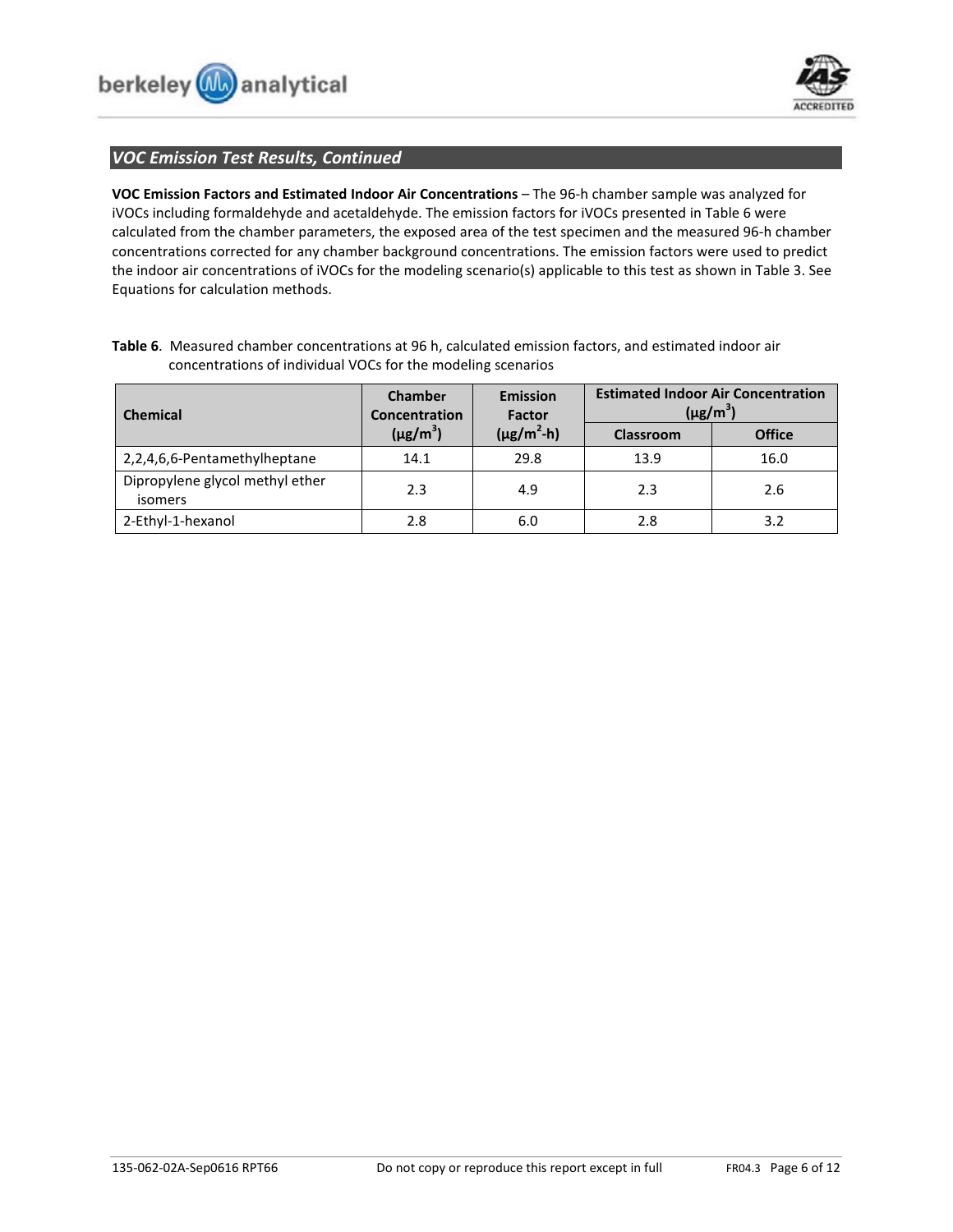



## *VOC Emission Test Results, Continued*

**Quality Measurements** – Chamber samples collected at 24, 48 and 96 hours were analyzed for total VOCs (TVOC). Because the TVOC response per unit mass of a chemical is highly dependent upon the specific mixture of iVOCs, the measurement of TVOC is semi-quantitative. TVOC primarily is used as a quality measure to determine if the VOC emissions from a product are relatively constant or generally declining over the test period. Some programs may require the reporting of predicted indoor air TVOC concentrations or concentration ranges in mg/m<sup>3</sup>. TVOC emission factors and predicted TVOC concentrations are shown in Table 7. Aldehyde samples collected at 24, 48 and 96 hours were analyzed for formaldehyde as another quality measure. Formaldehyde emission factors are shown in Table 8. Product claims related to formaldehyde content may be based, in part, on formaldehyde emission factors.

**Table 7**. TVOC chamber concentrations at 24, 48, and 96 h with corresponding emission factors and predicted indoor air concentrations (mg/m<sup>3</sup>)

| <b>Elapsed Time</b> | <b>Chamber</b><br>Concentration | <b>Emission</b><br>Factor | <b>Estimated Indoor Air Concentration</b><br>$(mg/m^3)$ |               |
|---------------------|---------------------------------|---------------------------|---------------------------------------------------------|---------------|
| (h)                 | $(\mu$ g/m <sup>3</sup> )       | $(\mu g/m^2-h)$           | <b>Classroom</b>                                        | <b>Office</b> |
| 24                  | 32                              | 67                        | 0.031                                                   | 0.036         |
| 48                  | 31                              | 65                        | 0.030                                                   | 0.035         |
| 96                  | 24                              | 51                        | 0.024                                                   | 0.028         |

**Table 8**. Formaldehyde chamber concentrations at 24, 48, and 96 h with corresponding emission factors

| <b>Elapsed Time</b><br>(h) | Chamber<br><b>Concentration</b><br>$(\mu g/m^3)$ | <b>Emission</b><br>Factor<br>$(\mu g/m^2-h)$ |
|----------------------------|--------------------------------------------------|----------------------------------------------|
| 24                         | LQ                                               |                                              |
| 48                         | LO                                               |                                              |
| 96                         |                                                  |                                              |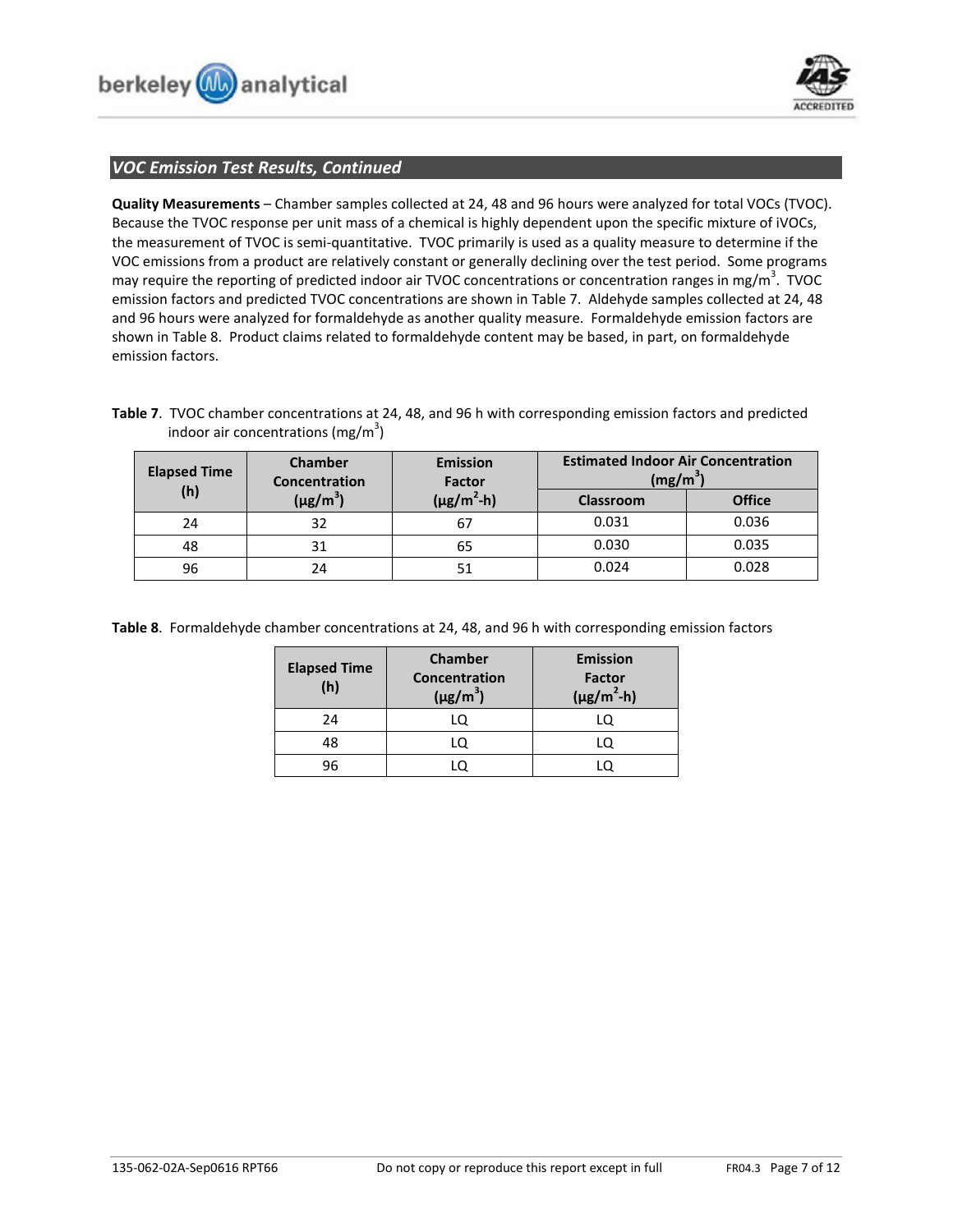



# *Photographs of Tested Product Specimen*

**Photo Documentation** – The product sample specimen is photographed immediately following specimen preparation and prior to initiating the conditioning period. Typically, the top and bottom faces of the specimen are photographed. Bottom faces may show a stainless steel plate or other substrate if prescribed by the standard.



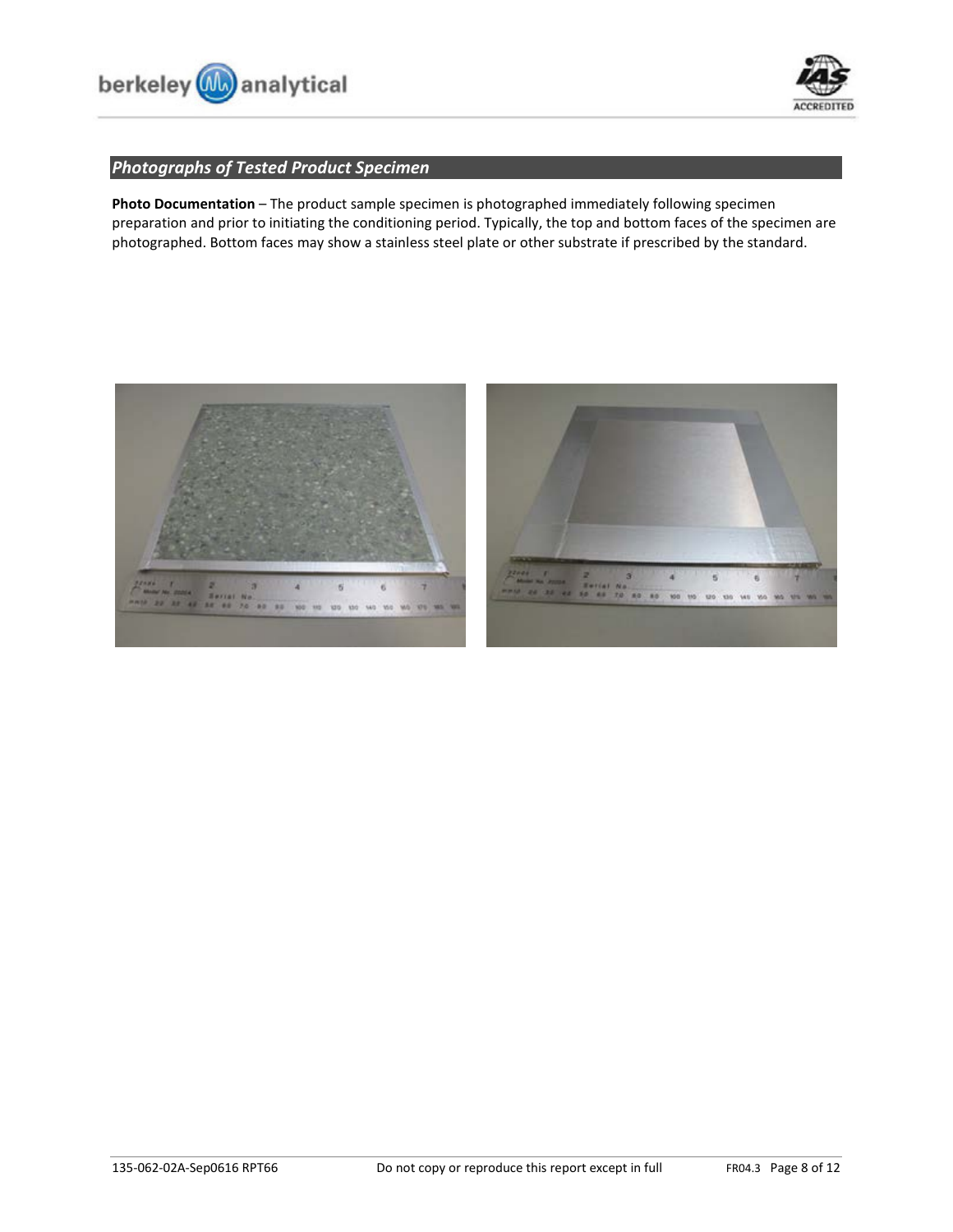

# *Definitions, Equations, and Comments*

## **Table 9**. Definitions of parameters

| Parameter/Value             | <b>Definition</b>                                                                                                                                        |
|-----------------------------|----------------------------------------------------------------------------------------------------------------------------------------------------------|
| <b>CARB TAC</b>             | Toxic Air Contaminant (TAC) on California Air Resources Board list, with toxic                                                                           |
|                             | category indicated                                                                                                                                       |
| CAS No.                     | Chemical Abstract Service registry number providing unique chemical ID                                                                                   |
| Chamber Conc.               | Measured chamber VOC concentration at time point minus any analytical                                                                                    |
|                             | blank or background concentration for empty chamber measured prior to                                                                                    |
|                             | test. Lower limit of quantitation (LQ) or reporting limit for individual VOCs                                                                            |
|                             | is 2 $\mu$ g/m <sup>3</sup> unless otherwise noted                                                                                                       |
| Indoor Air Conc.            | Estimated indoor air concentration in standard modeled environment                                                                                       |
|                             | calculated from the emission factors from test results and the modeling<br>parameters in Table 3 using the equations given below                         |
| <b>CREL</b>                 | Chronic non-cancer Reference Exposure Level established by Cal/EPA OEHHA                                                                                 |
|                             | (http://www.OEHHA.ca.gov/air/allrels.html)                                                                                                               |
| <b>Emission Factor</b>      | Mass of compound emitted per unit area per hour (calculation shown                                                                                       |
|                             | below). Reporting limits for emission factors are established by LQ or                                                                                   |
|                             | reporting limit for chamber concentration and specimen area tested                                                                                       |
| Formaldehyde & acetaldehyde | Volatile aldehydes quantified by HPLC following ASTM Standard Method                                                                                     |
|                             | D 5197. LQs for formaldehyde and acetaldehyde are 1.1 $\mu$ g/m <sup>3</sup> and 1.4                                                                     |
|                             | $\mu$ g/m <sup>3</sup> , respectively                                                                                                                    |
| <b>Individual VOCs</b>      | Quantified by thermal desorption GC/MS following EPA Method TO-17.                                                                                       |
|                             | Compounds quantified using multi-point calibrations prepared with pure                                                                                   |
|                             | chemicals unless otherwise indicated. VOCs with chronic RELs are listed                                                                                  |
|                             | first, followed by other TAC and Prop. 65 compounds. Additional abundant<br>VOCs at or above reporting limit of 2 $\mu$ g/m <sup>3</sup> are listed last |
| LQ                          | Indicates calculated value is below its lower limit of quantitation                                                                                      |
| Prop 65 list                | "Yes" indicates the compound is a chemical known to cause cancer or                                                                                      |
|                             | reproductive toxicity according to California Safe Drinking Water Toxic                                                                                  |
|                             | Enforcement Act of 1986 (Proposition 65)                                                                                                                 |
| <b>TVOC</b>                 | Total Volatile Organic Compounds eluting over retention time range                                                                                       |
|                             | bounded by n-pentane and n-heptadecane and quantified by GC/MS TIC                                                                                       |
|                             | method using toluene as calibration reference. LQ for TVOC is 20 µg/m <sup>3</sup>                                                                       |
| $"$ na"                     | Not applicable                                                                                                                                           |
| $^{\prime\prime}$           | Less than value established by LQ                                                                                                                        |

**Equations Used in Calculations** – An emission factor (EF) in µg/m<sup>2</sup>-h for a chemical in a chamber test of a building product sample is calculated using Equation 1:

$$
EF = (Q_c (C - C_o)) / A_s
$$
 (1)

where Q<sub>c</sub> is the chamber inlet air flow rate (m<sup>3</sup>/h), C is the VOC chamber concentration (µg/m<sup>3</sup>), C<sub>o</sub> is the corresponding chamber background VOC concentration ( $\mu$ g/m<sup>3</sup>), and A<sub>s</sub> is the tested specimen exposed area (m<sup>2</sup>).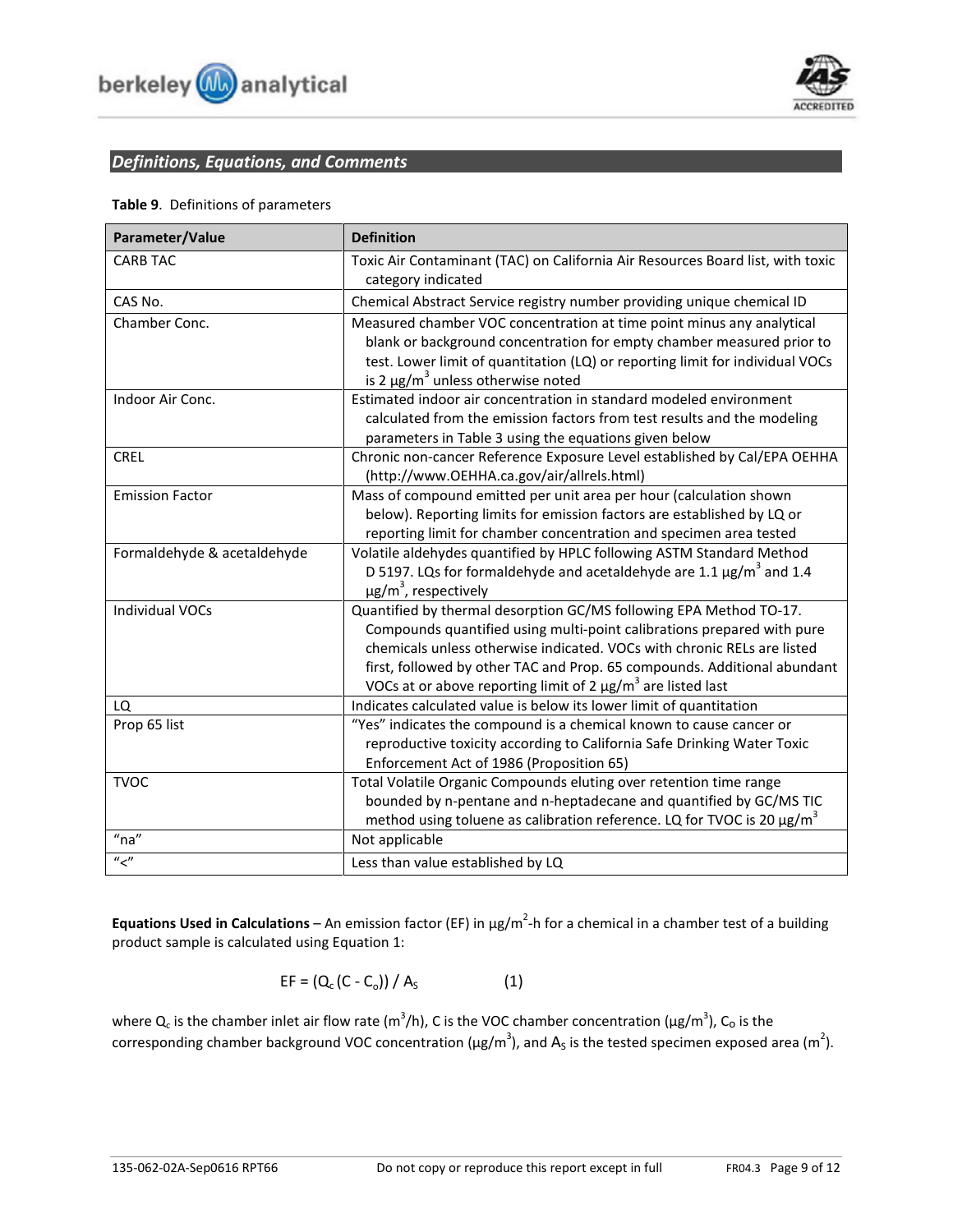



# *Definitions, Equations, and Comments, Continued*

The indoor air concentration ( $C_B$ ) for the modeled space in  $\mu$ g/m<sup>3</sup> is estimated using Equation 2 and the parameters defined in Table 3:

$$
C_{B} = (EF \times A_{P_{B}}) / Q_{B}
$$
 (2)

where  $A_{P_B}$  is the exposed area of the product in the building (m<sup>2</sup>) and  $Q_B$  is the outside air flow rate (m<sup>3</sup>/h).

**Comments**: None.

## **END OF REPORT**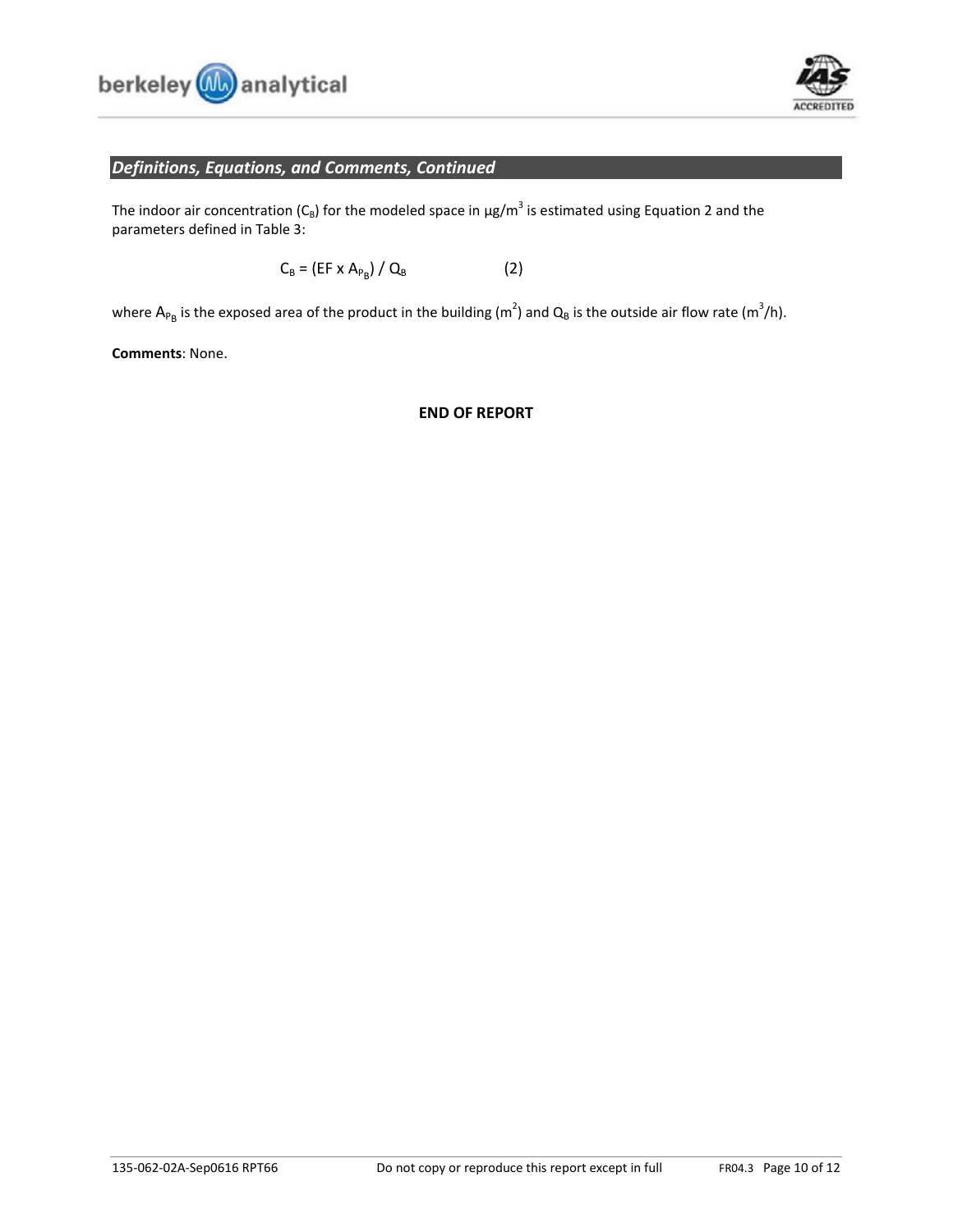



# **BERKELEY ANALYTICAL**

815 Harbour Way South, Suite 6 Richmond, CA 94804-3614

## **Appendix A Analytical Instruments & Operating Parameters**

## **Table A1**. Description of analytical instrument components

| Component         | <b>Description</b>                                       |
|-------------------|----------------------------------------------------------|
| <b>HPLC</b>       | 1260 Infinity Quaternary LC, G1314F VW Detector, Agilent |
| Analytical column | Poroshell 120 EC-C18, Agilent                            |
| Column dimensions | 2.1 mm x 100 mm                                          |
| Thermal desorber  | Unity / UltrA TD, Markes International, Ltd.             |
| Gas chromatograph | Model 7890A, Agilent                                     |
| Analytical column | DB-624, J&W Scientific                                   |
| Column dimensions | 1 µm film, 0.18 mm ID, 20 m                              |
| Mass spectrometer | Model 5975C MSD, Agilent                                 |

**Table A2**. HPLC operating parameters for analysis of formaldehyde and acetaldehyde

| <b>Parameter</b>    | Value                                |
|---------------------|--------------------------------------|
| Solvent A           | 65/35% H <sub>2</sub> O/Acetonitrile |
| Solvent B           | 100% Acetonitrile                    |
| Flow rate           | $0.3$ mL/min                         |
| End time            | $11$ min                             |
| Detector wavelength | 360 nm                               |

**Table A3**. Thermal desorption GC/MS parameters used for analysis of iVOCs and TVOC

| <b>Parameter</b>         | Value           |
|--------------------------|-----------------|
| Thermal desorption       |                 |
| Tube desorb temperature  | $285^{\circ}$ C |
| Trap temperature         | $-5^{\circ}$ C  |
| Trap desorb temperature  | 300°C           |
| Trap desorb split ratio  | 10:1            |
| Gas chromatograph        |                 |
| Initial temperature      | $40^{\circ}$ C  |
| Initial temperature time | $6.0$ min       |
| Final temperature        | $225^{\circ}$ C |
| Final temperature time   | 3 min           |
| Mass spectrometer        |                 |
| Low scan mass, $m/z$     | 30 amu          |
| High scan mass, m/z      | 450 amu         |
| Scan rate                | 0.5 Hz          |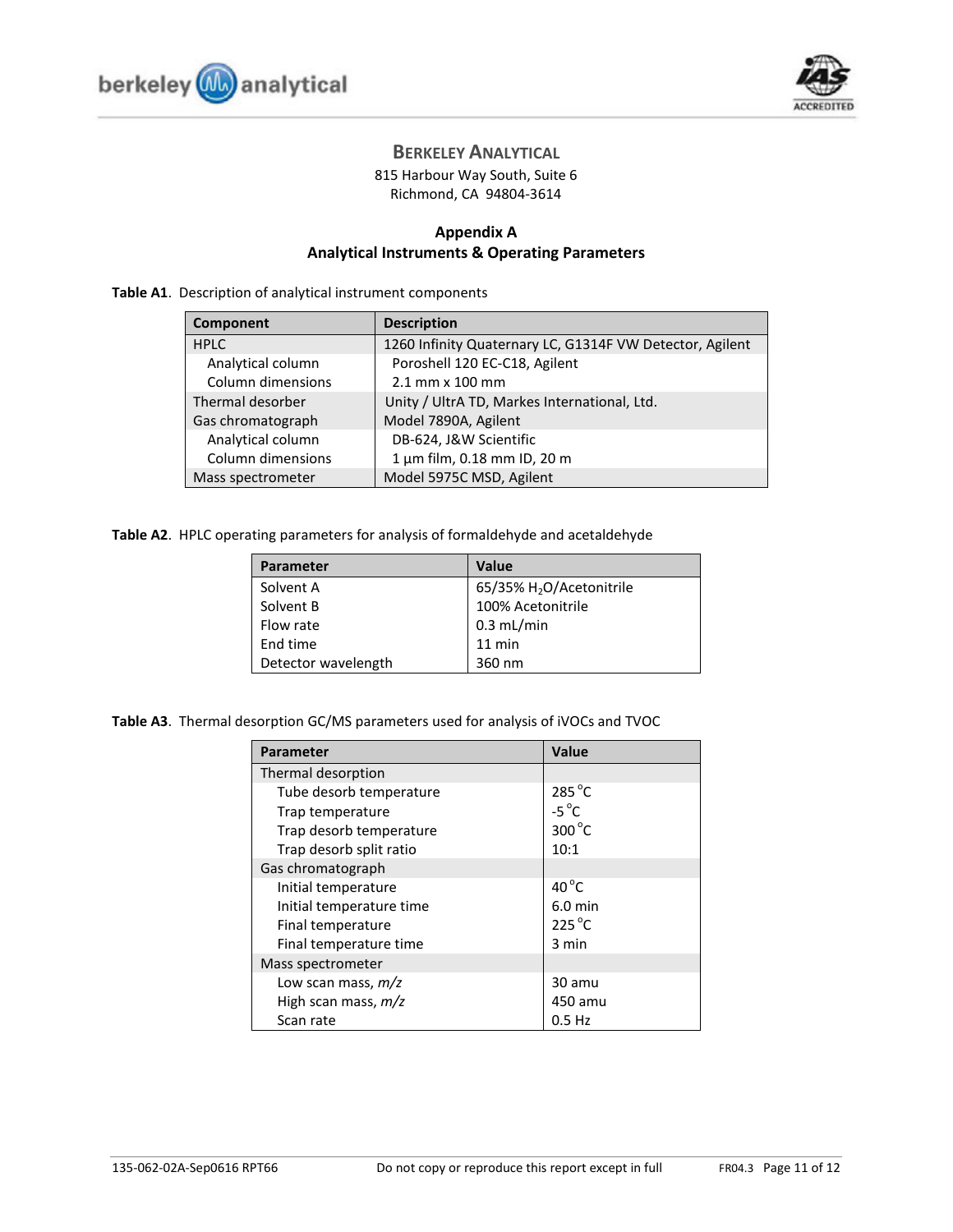



# **BERKELEY ANALYTICAL**

815 Harbour Way South, Suite 6 Richmond, CA 94804-3614

# **Appendix B Target CREL VOCs and Their Maximum Allowable Concentrations Copied from CDPH/EHLB/Standard Method Version 1.1, 2010, Table 4-1**

| No.            | <b>Compound Name</b>                     | <b>CAS No.</b> | <b>Allowable Conc.</b><br>$(\mu g/m^3)$ |
|----------------|------------------------------------------|----------------|-----------------------------------------|
| 1              | Acetaldehyde                             | 75-07-0        | 70                                      |
| $\overline{2}$ | Benzene                                  | $71-43-2$      | 30                                      |
| 3              | Carbon disulfide                         | $75 - 15 - 0$  | 400                                     |
| 4              | Carbon tetrachloride                     | $56 - 23 - 5$  | 20                                      |
| 5              | Chlorobenzene                            | 108-90-7       | 500                                     |
| 6              | Chloroform                               | 67-66-3        | 150                                     |
| 7              | Dichlorobenzene (1,4-)                   | 106-46-7       | 400                                     |
| 8              | Dichloroethylene (1,1)                   | 75-35-4        | 35                                      |
| 9              | Dimethylformamide (N,N-)                 | $68 - 12 - 2$  | 40                                      |
| 10             | Dioxane (1,4-)                           | 123-91-1       | 1,500                                   |
| 11             | Epichlorohydrin                          | 106-89-8       | 1.5                                     |
| 12             | Ethylbenzene                             | $100 - 41 - 4$ | 1,000                                   |
| 13             | Ethylene glycol                          | $107 - 21 - 1$ | 200                                     |
| 14             | Ethylene glycol monoethyl ether          | 110-80-5       | 35                                      |
| 15             | Ethylene glycol monoethyl ether acetate  | 111-15-9       | 150                                     |
| 16             | Ethylene glycol monomethyl ether         | 109-86-4       | 30                                      |
| 17             | Ethylene glycol monomethyl ether acetate | 110-49-6       | 45                                      |
| 18             | Formaldehyde                             | $50 - 00 - 0$  | $9*$                                    |
| 19             | Hexane (n-)                              | 110-54-3       | 3,500                                   |
| 20             | Isophorone                               | 78-59-1        | 1,000                                   |
| 21             | Isopropanol                              | 67-63-0        | 3,500                                   |
| 22             | Methyl chloroform                        | $71 - 55 - 6$  | 500                                     |
| 23             | Methylene chloride                       | 75-09-2        | 200                                     |
| 24             | Methyl t-butyl ether                     | 1634-04-4      | 4,000                                   |
| 25             | Naphthalene                              | $91 - 20 - 3$  | 4.5                                     |
| 26             | Phenol                                   | 108-95-2       | 100                                     |
| 27             | Propylene glycol monomethyl ether        | 107-98-2       | 3,500                                   |
| 28             | Styrene                                  | $100 - 42 - 5$ | 450                                     |
| 29             | Tetrachloroethylene                      | 127-18-4       | 17.5                                    |
| 30             | Toluene                                  | 108-88-3       | 150                                     |
| 31             | Trichloroethylene                        | 79-01-6        | 300                                     |
| 32             | Vinyl acetate                            | 108-05-4       | 100                                     |
| 33-35          | Xylenes, technical mixture               | 108-38-3,      | 350                                     |
|                | (m-, o-, and p- xylene combined)         | 95-47-6,       |                                         |
|                |                                          | 106-42-3       |                                         |

\*All maximum allowable concentrations are one half the corresponding CREL adopted by Cal/EPA OEHHA with the exception of formaldehyde for which the full CREL of 9  $\mu$ g/m<sup>3</sup> is allowed.